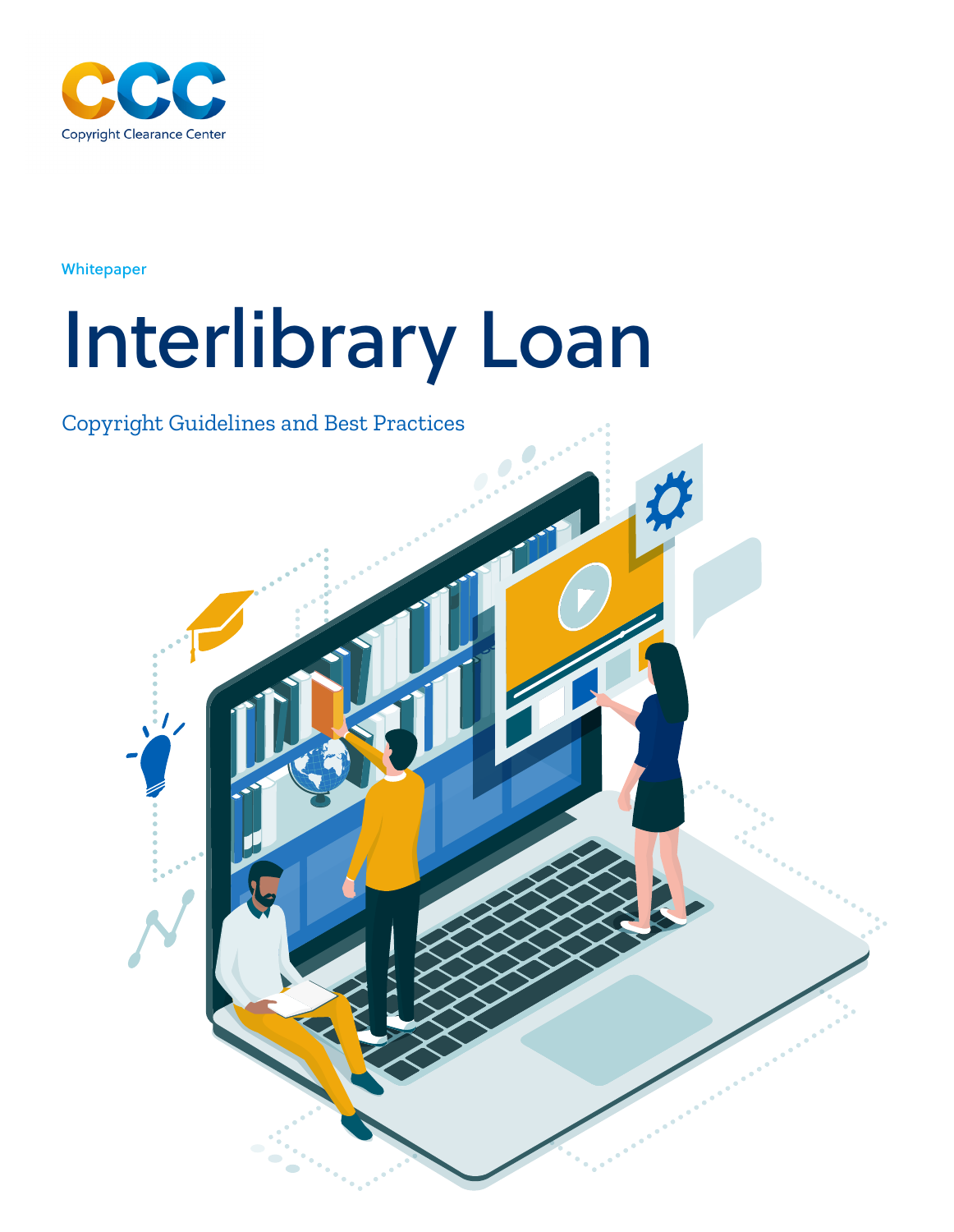Sharing materials between academic libraries, whether lending or borrowing, is critical to meeting the content needs of patrons. Many interlibrary loan (ILL) transactions involve sending or transmitting materials such as journal articles and photocopies that are not returned. While U.S. copyright law addresses non-returnables, there are some areas that still present challenges for librarians.

> Section 108 of the Copyright Act of 1976 addresses reproduction of copyrighted materials by libraries and archives for several purposes, including ILL. Qualifying libraries may send portions of copyrighted works to other qualifying libraries, as long as the "aggregate quantity" doesn't replace a purchase of or subscription to the work. But Section 108 does not define "aggregate quantity," leaving librarians to interpret the spirit of the law.

In 1978, the National Commission on New Technological Uses of Copyrighted Works (CONTU) published guidelines to help further define Section 108 and specify what can and cannot be copied for ILL. These guidelines were never enacted into law, but were accepted by the library, publishing and author communities at the time as reasonable accommodations for everyday use.

In the late 1990s, the Conference on Fair Use (CONFU) attempted to develop specific guidelines for digital delivery of ILL materials, but the effort was not successful. While everyday practice often assumes digital and non-digital uses should be treated equally, neither the law nor publishers have endorsed this belief.

#### Interlibrary loan and document delivery

Interlibrary loan occurs when a qualifying library borrows from another qualifying library on behalf of a patron. If a library receives a request from anyone other than a qualifying library, then that request is considered to be document delivery, not ILL. Only exchanges between qualifying libraries are afforded the exclusionary rights provided by copyright law and the CONTU guidelines for interlibrary loan. Document delivery transactions may require copyright clearance and perhaps a royalty payment to the copyright holder.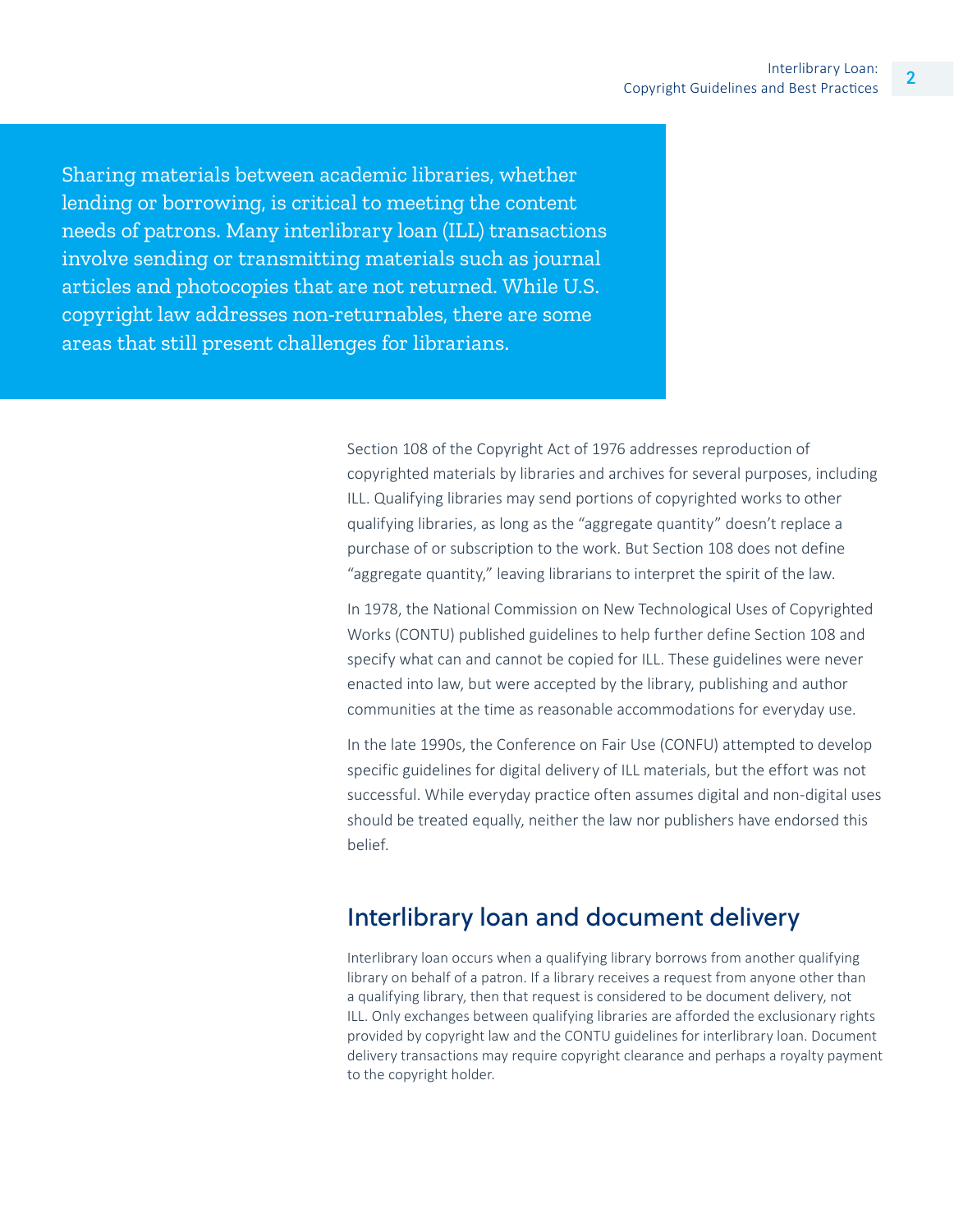## Guidelines and best practices for interlibrary loan

#### **For lending libraries**

- **Make sure your library qualifies** Both the lending and borrowing libraries must be open to the public or to researchers outside the library or its parent institution.
- **Check your license agreement first** License agreements and subscriptions from publishers may limit content reuse more strictly than copyright law or the CONTU guidelines. If your library has licensed — not purchased — its copy of the material, the license agreement is a binding contract and overrides all other restrictions on content use.
- **Make sure you receive a compliance statement** The borrowing library must represent that it has complied with copyright law and applicable CONTU guidelines when requesting ILL materials. The lending library should ensure that a compliance statement accompanies each ILL request.
- **Consider the purpose of each request** Requests for any purpose other than private study, scholarship or research, should not be fulfilled through interlibrary loan.
- **Check the publication dates** The CONTU guidelines apply to publications that are less than five years old. For publications five years old or older, it is up to you to determine what aggregate quantity of copying is appropriate.
- **Include the original copyright notice** Every ILL copy sent should include the original copyright notice or a standard notice if the original is not available.
- **Negotiate electronic ILL rights up front** When negotiating subscriptions with publishers, try to include the types of use likely to be requested by your patrons.

#### **For borrowing libraries**

- **Make sure your library qualifies** Both the lending and borrowing libraries must be open to the public or to researchers outside the library or its parent institution.
- **Notify borrowers of copyright requirements** Notify patrons of copyright requirements by including a copyright notice on ILL request forms and displaying the notice where ILL requests are submitted. Note: the copy does not become part of your library's collection. Any material received via ILL must become the property of the library patron.
- **Consider the content type** ILL provisions do not apply to music, pictures, graphics, sculptures, motion pictures or other audiovisual works that are not newsrelated — except when the pictures or graphics are part of a written work, or for the purposes of preservation or replacement of a damaged or lost copy.
- **Consider the purpose of each request** Requests for any purpose other than private study, scholarship or research, should not be fulfilled through interlibrary loan.

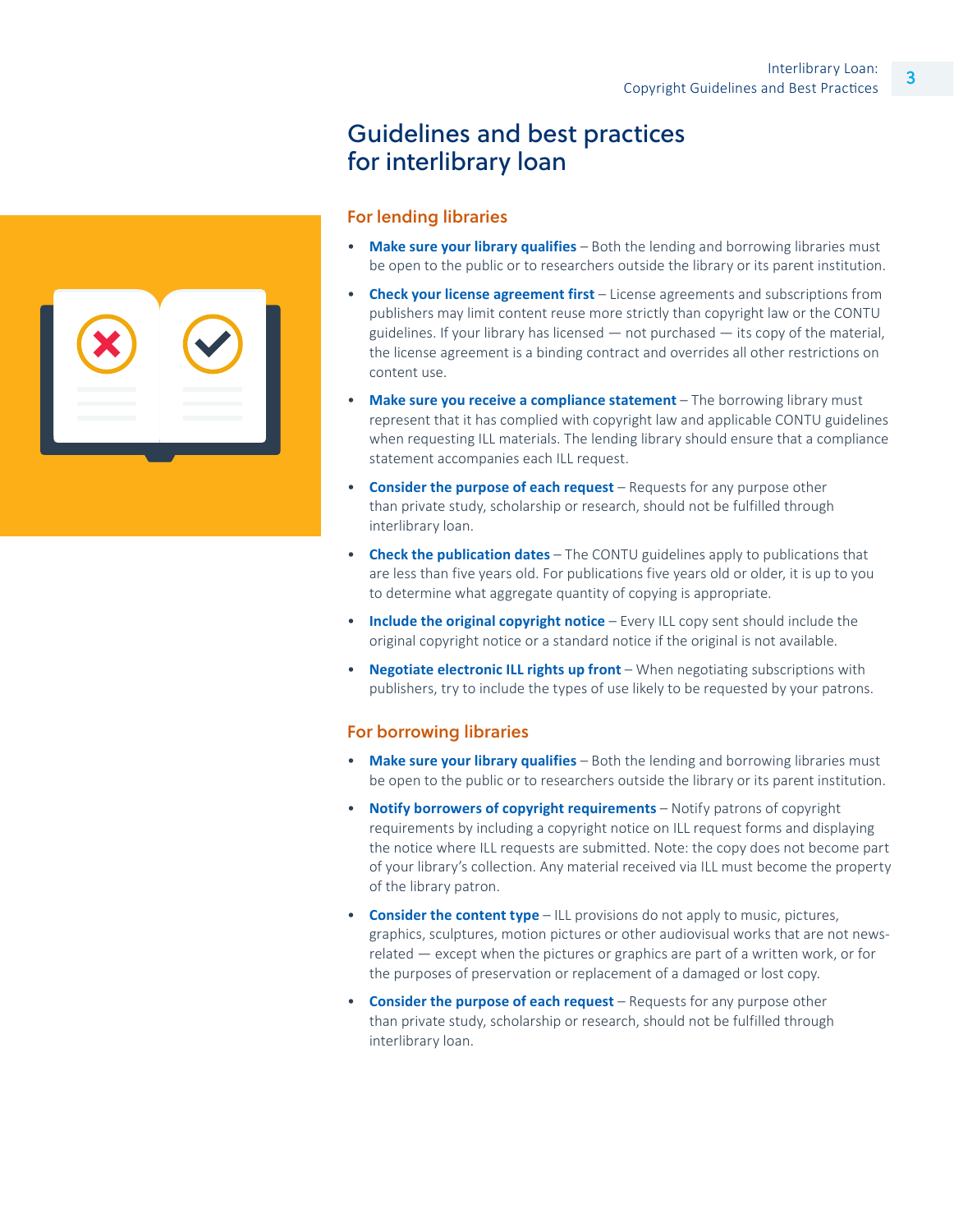- **Check the publication dates** The CONTU guidelines apply to publications that are less than five years old. For publications five years old or older, it is up to you to determine what aggregate quantity of copying is appropriate.
- **Evaluate the requested quantity** Consider whether the "aggregate quantity" of requested materials substitutes for the purchase of, or subscription to, the publication.
- **Follow the "Suggestion of Five" for periodicals** Per the CONTU guidelines the borrowing library may receive copies of up to five articles from a single periodical title (as opposed to a single issue) per calendar year. Starting with the sixth copy, copyright permission and royalty fees may be required and you must evaluate whether the copies requested would substitute for a subscription to, or purchase of, the journal.
- **Follow the "Suggestion of Five" for non-periodicals** No more than five copies of articles, chapters or other small portions of a non-periodical work may be received by a library in a given calendar year, during the entire period of copyright of the book. Starting with the sixth copy, copyright permission and royalty fees may be required. You must evaluate whether the copies requested would substitute for the purchase of the book.
- **Evaluate the market for entire works** When making an ILL request for an entire book or journal issue, the borrowing library must determine that a copy cannot be obtained at a fair price.
- **Include a compliance statement with your request** The borrowing library must represent that it has complied with copyright law and applicable CONTU guidelines. A compliance statement should be transmitted along with your ILL request to the lending library.
- **Save your records** Borrowing libraries must maintain records of all ILL requests for three calendar years after the request is made.
- **Report transactions throughout the year** The CONTU guidelines recommend that libraries report ILL transactions on an annual basis. However, some libraries may reach the five allowed copies very quickly for certain publications, creating a more cumbersome reporting process at year-end. More frequent reporting will enable the borrowing library to ensure that permission is obtained on a timely basis, and royalty costs are well understood and budgeted for.
- **Get permission after exceeding the limits** Once CONTU limits are exceeded, you must get copyright permission and pay any required royalty payments. Copyright permission can be obtained directly from the copyright holder or through a licensing solutions provider such as Copyright Clearance Center (CCC).